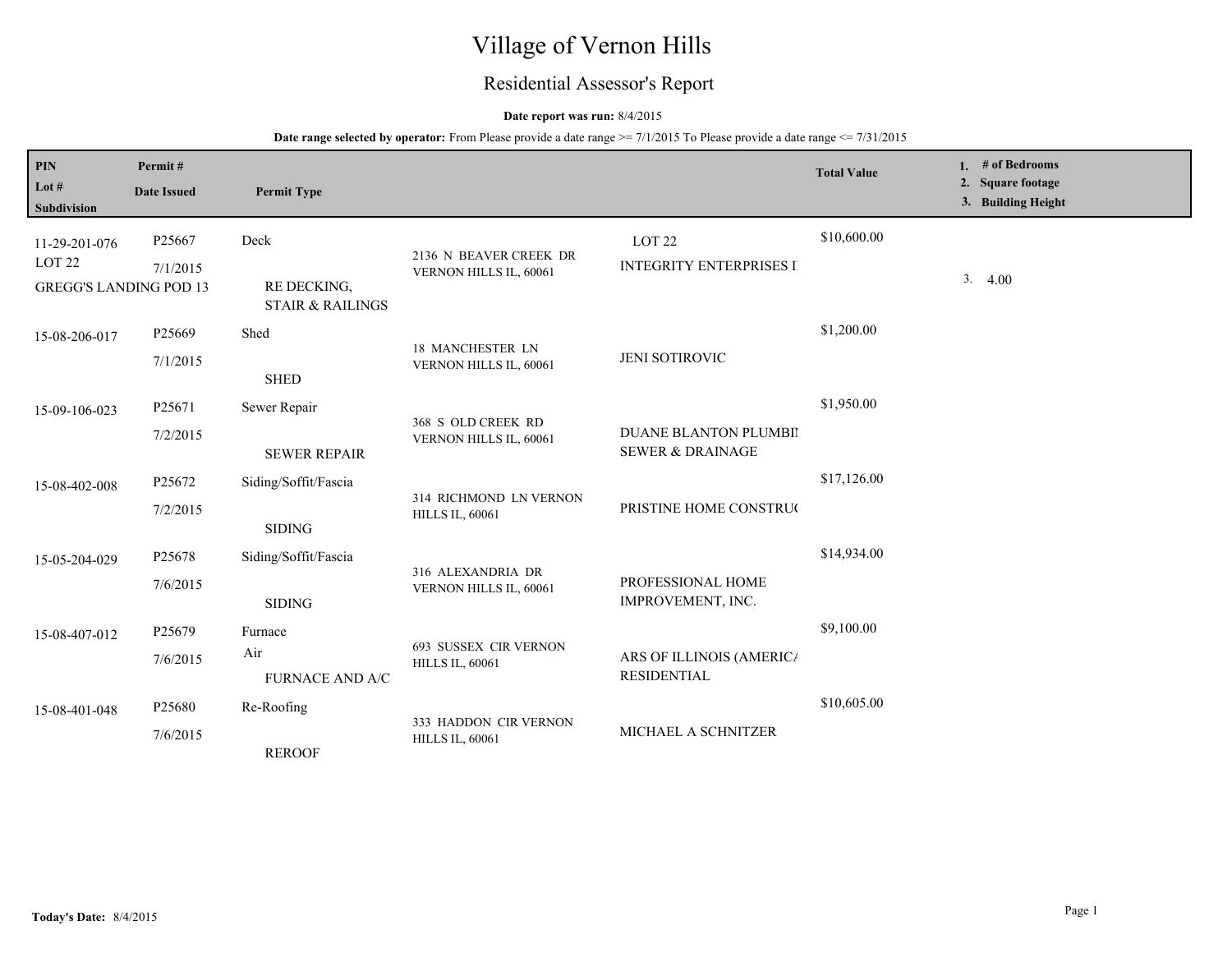| <b>PIN</b>           | Permit#            |                                                                                                                                         |                                                   |                                               | <b>Total Value</b> | 1. $#$ of Bedrooms<br>2. Square footage |
|----------------------|--------------------|-----------------------------------------------------------------------------------------------------------------------------------------|---------------------------------------------------|-----------------------------------------------|--------------------|-----------------------------------------|
| Lot #<br>Subdivision | <b>Date Issued</b> | <b>Permit Type</b>                                                                                                                      |                                                   |                                               |                    | 3. Building Height                      |
| 11-32-407-048        | P25681             | Sewer Repair                                                                                                                            |                                                   |                                               | \$14,800.00        |                                         |
|                      | 7/6/2015           | 201-207 COLONY:<br><b>CONNECT REAR</b><br><b>DOWNSPOUTS</b><br>AND SUMP PUMP<br><b>DISHCARGE LINES</b><br>TO EXISTING<br><b>MANHOLE</b> | 201 COLONY CT VERNON<br><b>HILLS IL, 60061</b>    | <b>LEO'S PLUMBING</b>                         |                    |                                         |
| 11-32-407-048        | P25682             | Sewer Repair                                                                                                                            | 201 COLONY CT VERNON                              |                                               | \$31,400.00        |                                         |
|                      | 7/6/2015           | 201-217 COLONY:<br><b>CONNECT FRONT</b><br><b>NEW SEWER LINES</b><br>TO EXSITING<br><b>MANHOLES</b>                                     | <b>HILLS IL, 60061</b>                            | <b>LEO'S PLUMBING</b>                         |                    |                                         |
| 15-04-302-022        | P <sub>25683</sub> | Re-Roofing                                                                                                                              |                                                   |                                               | \$21,200.00        |                                         |
|                      | 7/6/2015           | <b>RE-ROOF</b>                                                                                                                          | 303 AMHERST CT VERNON<br><b>HILLS IL, 60061</b>   | <b>KMK RESIDENTIAL</b><br><b>RESTORATIONS</b> |                    |                                         |
| 15-04-307-002        | P25689             | Fence                                                                                                                                   | <b>3 BEDFORD DR VERNON</b>                        |                                               | \$3,660.00         |                                         |
|                      | 7/8/2015           | <b>FENCE</b>                                                                                                                            | <b>HILLS IL, 60061</b>                            | <b>JULIA ESSARY</b>                           |                    | 3. 6.00                                 |
| 15-05-425-005        | P25692             | Re-Roofing                                                                                                                              | 339 ALBERT DR VERNON                              |                                               | \$25,500.00        |                                         |
|                      | 7/8/2015           | Siding<br><b>REROOF AND</b><br><b>SIDING</b>                                                                                            | <b>HILLS IL, 60061</b>                            | <b>TOTAL MIDWEST</b><br>CONSTRUCTION, INC     |                    |                                         |
| 15-09-110-022        | P25693             | Re-Roofing                                                                                                                              |                                                   |                                               | \$9,924.00         |                                         |
|                      | 7/8/2015           | <b>REROOF</b>                                                                                                                           | 155 S BROOK HILL LN<br>VERNON HILLS IL, 60061     | <b>BMD EUROCRAFT</b>                          |                    |                                         |
| 15-08-202-025        | P <sub>25696</sub> | Deck                                                                                                                                    |                                                   |                                               | \$7,500.00         |                                         |
|                      | 7/9/2015           | <b>DECK</b>                                                                                                                             | 106 TELEVISTA CT VERNON<br><b>HILLS IL, 60061</b> | DW NELLESSEN CONSTRUC                         |                    | 3.12.00                                 |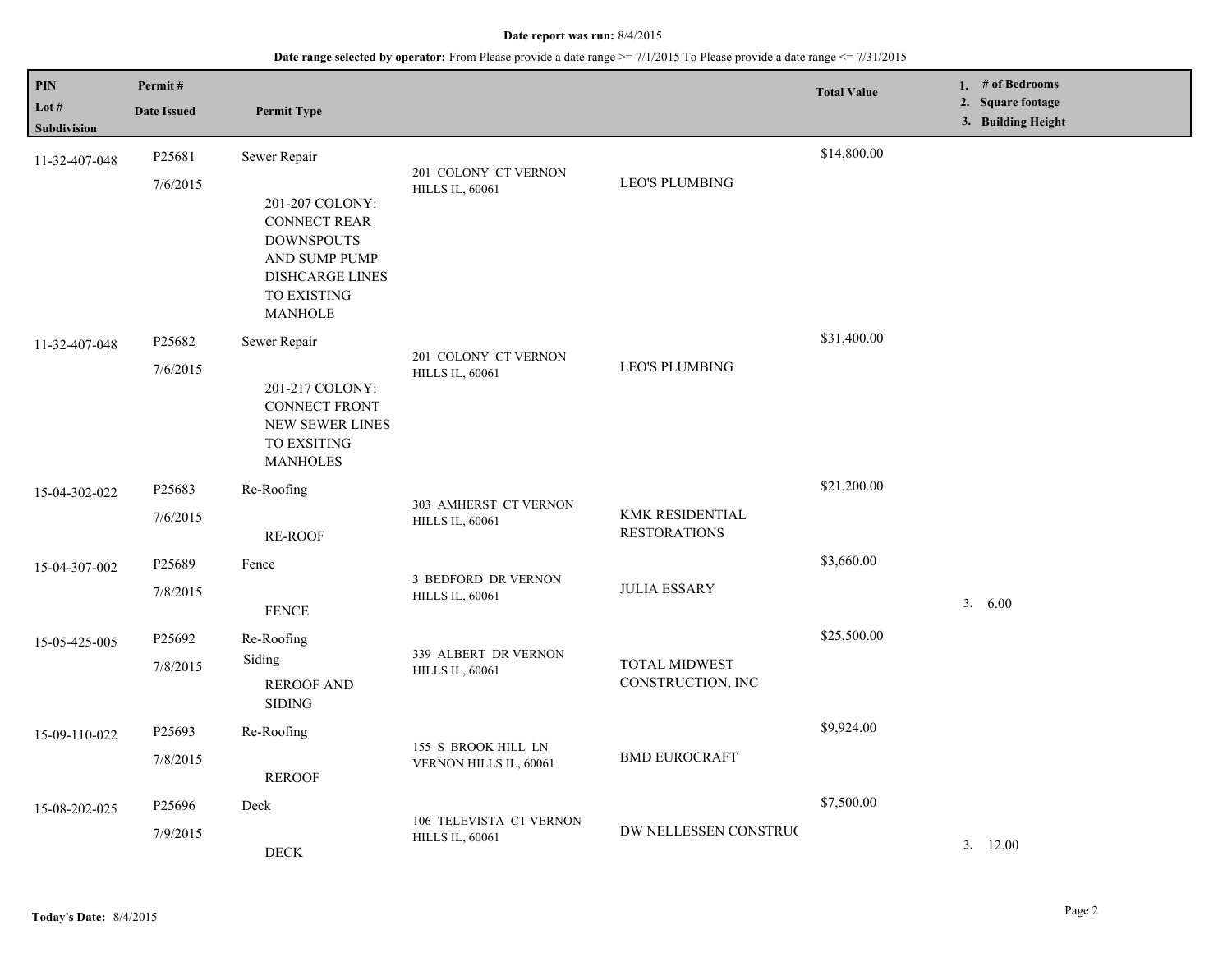| PIN<br>Lot $#$<br><b>Subdivision</b> | Permit#<br><b>Date Issued</b> | <b>Permit Type</b>                                         |                                                   |                                                 | <b>Total Value</b> | 1. # of Bedrooms<br>2. Square footage<br>3. Building Height |
|--------------------------------------|-------------------------------|------------------------------------------------------------|---------------------------------------------------|-------------------------------------------------|--------------------|-------------------------------------------------------------|
| 15-08-114-013                        | P25698<br>7/9/2015            | Patio                                                      | 654 WILLIAMS WAY<br>VERNON HILLS IL, 60061        | <b>JENNIFER MORVIG</b>                          | \$800.00           |                                                             |
| 15-08-107-061                        | P25700<br>7/9/2015            | PATIO, otc per RH<br>Siding/Soffit/Fascia<br><b>SIDING</b> | 359 CHERRY VALLEY RD<br>VERNON HILLS IL, 60061    | AAA BETTER ROOF INC<br>(UNLTD)                  | \$8,250.00         |                                                             |
| 99-99-991-491                        | P25701<br>7/9/2015            | Driveway/Slab<br>replace driveway                          | 144 E RANNEY AV VERNON<br><b>HILLS IL, 60061</b>  | <b>BOB BURTON</b>                               | \$3,900.00         |                                                             |
| 99-99-101-643                        | P25702<br>7/10/2015           | Elevator                                                   | 96 OAK LEAF LN VERNON<br><b>HILLS IL, 60061</b>   | <b>SCHINDLER ELEVATOR</b><br><b>CORPORATION</b> | \$61,900.00        |                                                             |
| THE OAKS<br>11-32-201-033            | P25705<br>7/13/2015           | <b>ELEVATOR</b><br>Deck                                    | 107 DICKINSON CT VERNON<br><b>HILLS IL, 60061</b> | TOP DECK BUILDERS, INC.                         | \$8,265.00         |                                                             |
| 15-05-424-011                        | P25706<br>7/13/2015           | $\rm DECK$<br>Fence<br><b>FENCE</b>                        | 312 ALBRIGHT CT VERNON<br><b>HILLS IL, 60061</b>  | <b>MEJIA FENCE</b>                              | \$4,000.00         | 3. 6.00                                                     |
| 99-99-993-818                        | P25708<br>7/13/2015           | Fence<br><b>FENCE</b>                                      | 345 E RANNEY AV VERNON<br><b>HILLS IL, 60061</b>  | SHANNON ZIMMERMAN                               | \$8,000.00         |                                                             |
| 15-05-424-029                        | P25709<br>7/14/2015           | Furnace<br>Air<br><b>FURNACE - AIR</b>                     | 112 APPIAN WAY VERNON<br><b>HILLS IL, 60061</b>   | ALLIED AIR CONDITIONING<br><b>HEATING</b>       | \$6,000.00         |                                                             |
| 15-04-103-010                        | P25710<br>7/14/2015           | <b>CON</b><br>Furnace<br>Air<br><b>FURNACE &amp; AIR</b>   | 505 ARLINGTON CT<br>VERNON HILLS IL, 60061        | ALLIED AIR CONDITIONING<br><b>HEATING</b>       | \$5,000.00         |                                                             |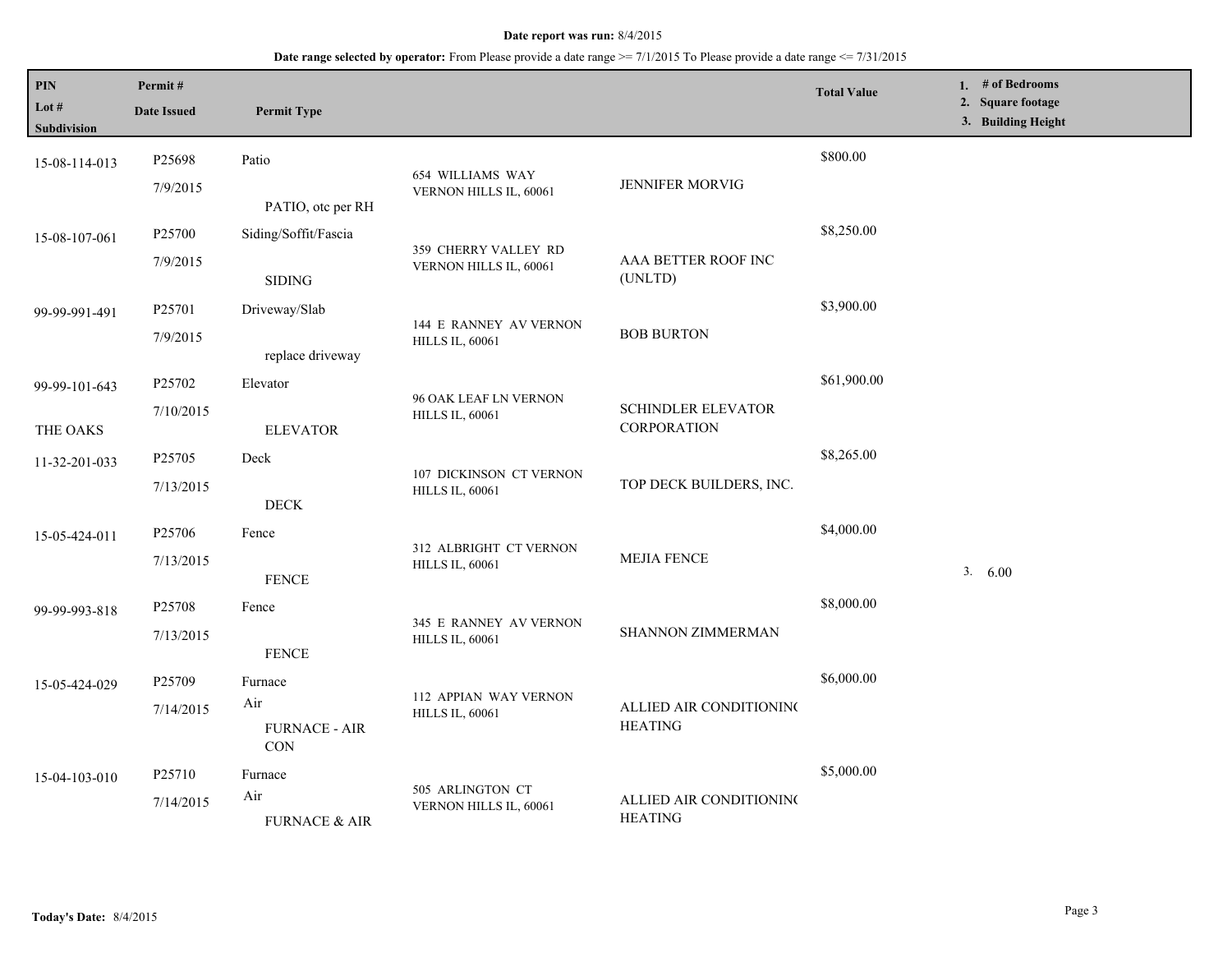| <b>PIN</b><br>Lot $#$              | Permit#<br><b>Date Issued</b> | <b>Permit Type</b>                                                |                                                  |                                         | <b>Total Value</b> | 1. $#$ of Bedrooms<br>2. Square footage |
|------------------------------------|-------------------------------|-------------------------------------------------------------------|--------------------------------------------------|-----------------------------------------|--------------------|-----------------------------------------|
| <b>Subdivision</b>                 |                               |                                                                   |                                                  |                                         |                    | 3. Building Height                      |
| 11-32-401-004                      | P25711<br>7/14/2015           | Driveway/Slab<br>Sidewalk<br>DRIVEWAY &                           | 1106 MARLOWE PL VERNON<br><b>HILLS IL, 60061</b> | ROCK STAR CONCRETE                      | \$2,268.00         |                                         |
|                                    |                               | SIDEWALK STEPS                                                    |                                                  |                                         |                    |                                         |
| 11-32-401-014                      | P25712                        | Driveway/Slab                                                     |                                                  |                                         | \$2,268.00         |                                         |
|                                    | 7/14/2015                     | <b>DRIVEWAY</b>                                                   | 1107 EMERSON PL VERNON<br><b>HILLS IL, 60061</b> | ROCK STAR CONCRETE                      |                    |                                         |
| 11-32-401-015                      | P25713                        | Driveway/Slab                                                     |                                                  |                                         | \$2,268.00         |                                         |
|                                    | 7/14/2015                     | <b>DRIVEWAY</b>                                                   | 1105 EMERSON PL VERNON<br><b>HILLS IL, 60061</b> | ROCK STAR CONCRETE INC                  |                    |                                         |
| 99-00-000-374                      | P25714                        | Misc. Residential                                                 |                                                  | LOT <sub>32</sub>                       | \$25,000.00        |                                         |
| LOT <sub>32</sub><br><b>POD 14</b> | 7/14/2015                     | <b>BASEMENT</b><br><b>REMODEL</b><br>(ADDING 1 SINK<br><b>FOR</b> | 252 E COLONIAL DR<br>VERNON HILLS IL, 60061      | <b>GCM CONSTRUCTION</b>                 |                    |                                         |
|                                    |                               | KITCHENETTE)                                                      |                                                  |                                         |                    |                                         |
| 11-32-406-001                      | P <sub>25715</sub>            | Driveway/Slab                                                     |                                                  |                                         | \$4,000.00         |                                         |
|                                    | 7/15/2015                     | DRIVEWAY, 2015<br>ROAD REHAB,<br><b>FEES WAIVES</b>               | 1101 REVERE PL VERNON<br><b>HILLS IL, 60061</b>  | DI NATALE CONSTRUCTIOI                  |                    |                                         |
| 15-06-401-023                      | P25716                        | Siding/Soffit/Fascia                                              |                                                  |                                         | \$17,487.00        |                                         |
|                                    | 7/15/2015                     | <b>SIDING</b>                                                     | 156 N SOUTHFIELD DR<br>VERNON HILLS IL, 60061    | US HOME RESTORATION<br><b>AUTHORITY</b> |                    |                                         |
| 11-29-211-002                      | P25717                        | Patio                                                             |                                                  | LOT 51                                  | \$4,000.00         |                                         |
| LOT <sub>51</sub>                  | 7/16/2015                     |                                                                   | 5 W WARSON CT VERNON<br><b>HILLS IL, 60061</b>   | <b>AJIT PANDA</b>                       |                    |                                         |
| <b>GREGG'S LANDING POD 13</b>      |                               | <b>PATIO</b>                                                      |                                                  |                                         |                    |                                         |
| 15-09-102-043                      | P25719                        | Re-Roofing                                                        |                                                  |                                         | \$6,200.00         |                                         |
|                                    | 7/16/2015                     | <b>REROOF</b>                                                     | 149 MIDWAY LN VERNON<br><b>HILLS IL, 60061</b>   | <b>MARK PIGNOTTI</b>                    |                    |                                         |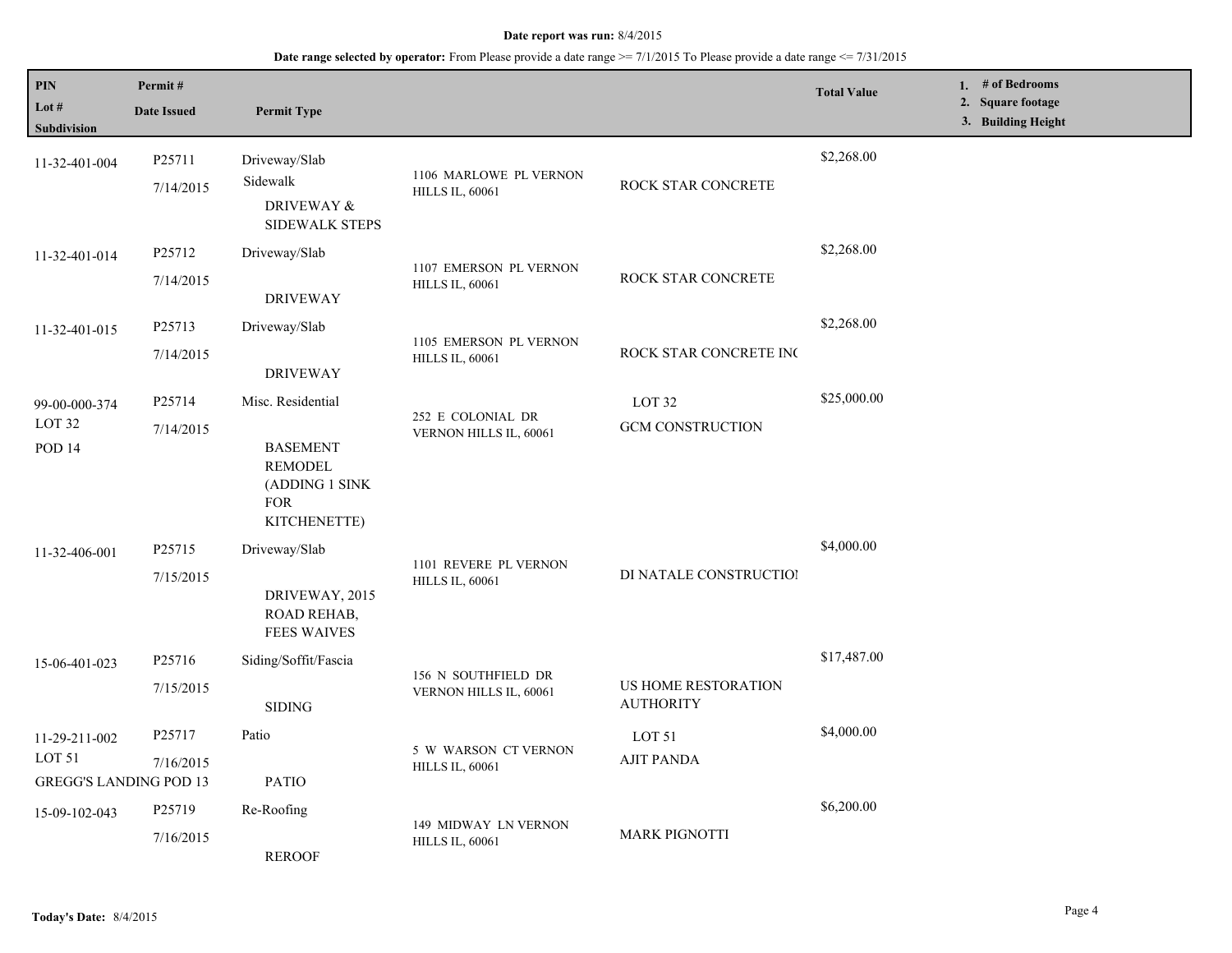| PIN<br>Lot $#$<br>Subdivision                 | Permit#<br><b>Date Issued</b> | <b>Permit Type</b>                                                                                |                                                 |                                                  | <b>Total Value</b> | 1. $#$ of Bedrooms<br>2. Square footage<br>3. Building Height |
|-----------------------------------------------|-------------------------------|---------------------------------------------------------------------------------------------------|-------------------------------------------------|--------------------------------------------------|--------------------|---------------------------------------------------------------|
| 99-99-100-133                                 | P25720<br>7/16/2015           | Parking Lot<br>PARKING LOT<br>SEALCOAT AND<br>RESTRIPE 2015                                       | 0 SARAH'S GLEN VERNON<br><b>HILLS IL, 60061</b> | DU BOIS PAVING CO                                | \$2,584.00         |                                                               |
| 15-08-104-049                                 | P25721<br>7/16/2015           | Furnace<br>Air<br><b>FURNACE AND A/C</b>                                                          | 767 WILLIAMS WAY<br>VERNON HILLS IL, 60061      | ALLIED AIR CONDITIONING<br><b>HEATING</b>        | \$8,685.00         |                                                               |
| 15-04-305-043                                 | P25722<br>7/16/2015           | Re-Roofing<br><b>REROOF</b>                                                                       | 113 ALLENTOWN CT<br>VERNON HILLS IL, 60061      | SENTRY RSW, INC                                  | \$7,600.00         |                                                               |
| 11-32-302-004                                 | P25724<br>7/17/2015           | Re-Roofing<br><b>REROOF SHED</b><br><b>ONLY</b>                                                   | 1103 TENNYSON PL<br>VERNON HILLS IL, 60061      | ANDRES GONZALEZ                                  | \$500.00           |                                                               |
| 99-99-996-576<br>42<br><b>INVERNESS POD A</b> | P25725<br>7/17/2015           | Re-Roofing<br><b>REROOF</b>                                                                       | 512 W VALHALLA TER<br>VERNON HILLS IL, 60061    | 42<br>AMERICAN BUILDING<br>CONTRACTORS INC-UNLIM | \$12,609.00        |                                                               |
| 15-04-303-026                                 | P25726<br>7/17/2015           | Water Heater<br>WATER HEATER                                                                      | 207 ONWENTSIA RD<br>VERNON HILLS IL, 60061      | TOPTEC HEATING & COOLI<br><b>INC</b>             | \$4,950.00         |                                                               |
| 15-08-104-013                                 | P25731<br>7/17/2015           | Siding/Soffit/Fascia<br><b>SIDING</b>                                                             | 702 N LAKESIDE DR<br>VERNON HILLS IL, 60061     | MODERN RESTORATION                               | \$8,050.00         |                                                               |
| 15-09-107-012                                 | P25732<br>7/20/2015           | 1 & 2 Family New<br><b>NEW SINGLE</b><br><b>FAMILY HOUSE</b><br>(previous home was<br>demolished) | 80 S BROOK HILL LN<br>VERNON HILLS IL, 60061    | FIDELITY BUILDERS, INC                           | \$300,000.00       | 1. $4.0$<br>$2. \quad 3,183.00$                               |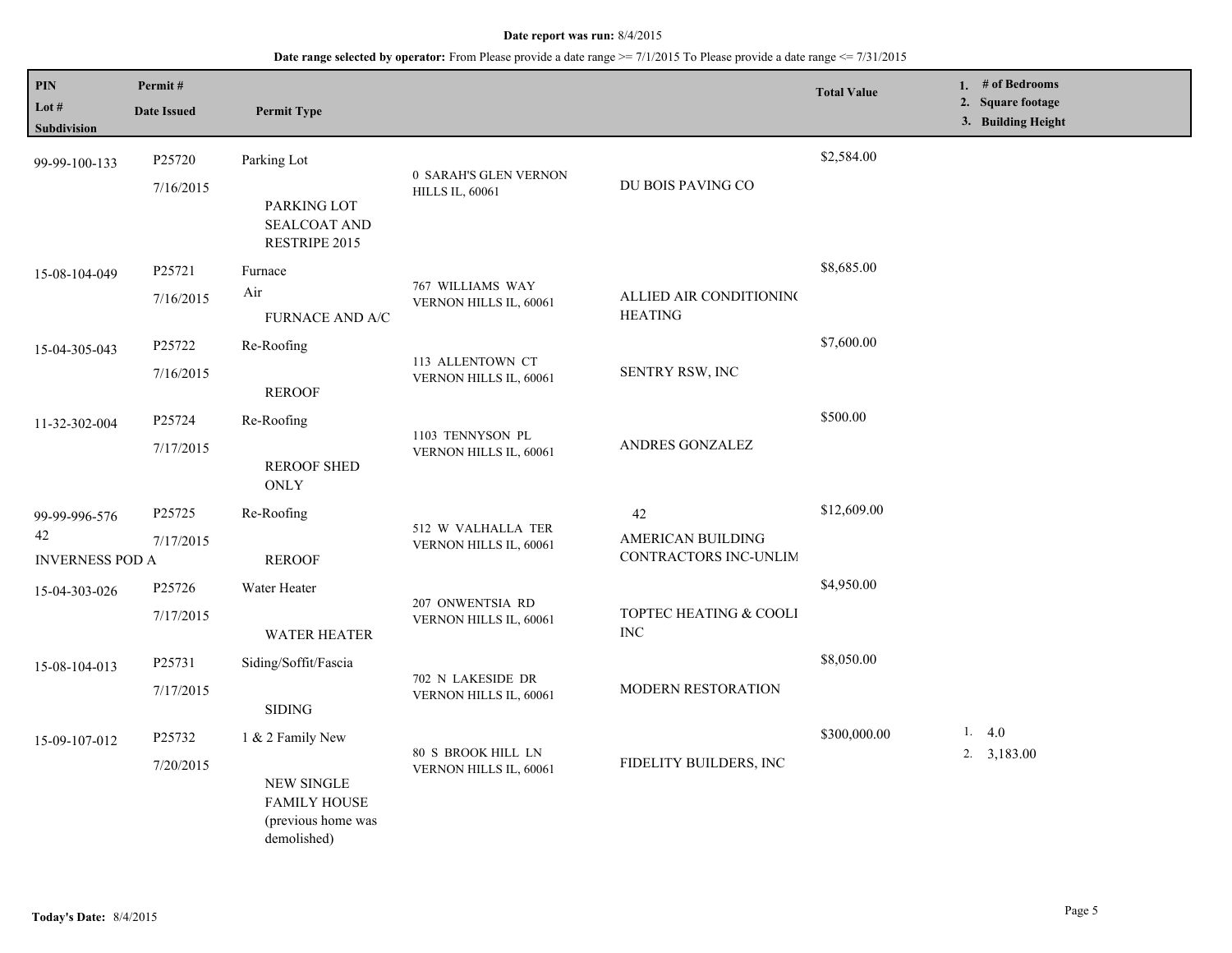| PIN<br>Lot #   | Permit#<br><b>Date Issued</b>                                     | <b>Permit Type</b>               |                                                     |                                            | <b>Total Value</b> | 1. # of Bedrooms<br>2. Square footage |
|----------------|-------------------------------------------------------------------|----------------------------------|-----------------------------------------------------|--------------------------------------------|--------------------|---------------------------------------|
| Subdivision    |                                                                   |                                  |                                                     |                                            |                    | 3. Building Height                    |
| 99-99-101-589  | P25733                                                            | Lawn Sprinklers                  | 1634 LAKE CHARLES                                   |                                            | \$5,000.00         |                                       |
| POD 18, LOT 27 | 7/20/2015                                                         | <b>LAWN</b><br><b>IRRIGATION</b> | VERNON HILLS IL, 60061                              | <b>JOHN'S SPRINKLERS</b>                   |                    |                                       |
| 15-06-415-007  | P25736                                                            | Siding/Soffit/Fascia             |                                                     |                                            | \$9,013.00         |                                       |
|                | 7/21/2015                                                         | <b>SIDING</b>                    | 87 N SOUTHFIELD DR<br>VERNON HILLS IL, 60061        | US HOME RESTORATION<br><b>AUTHORITY</b>    |                    |                                       |
| 99-99-101-743  | P25738                                                            | Security System                  |                                                     |                                            | \$324.00           |                                       |
|                | 7/21/2015                                                         | <b>SECURITY</b><br><b>SYSTEM</b> | 695 WESTMORELAND unit 105<br>VERNON HILLS IL, 60061 | ADT SECURITY SERVICES,                     |                    |                                       |
| 99-99-994-430  | P25742                                                            | Air Conditioning                 |                                                     |                                            | \$4,380.00         |                                       |
|                | 7/21/2015                                                         | Furnance<br>A/C & FURNACE        | 440 W TORREY PINES WAY<br>VERNON HILLS IL, 60061    | ABC                                        |                    |                                       |
| 15-06-413-012  | P25743                                                            | Patio                            |                                                     | TONYA LEDERER                              | \$6,000.00         |                                       |
|                | 7/21/2015                                                         | <b>PATIO</b>                     | 122 N ROYAL OAK DR<br>VERNON HILLS IL, 60061        |                                            |                    |                                       |
| 99-99-994-342  | P25744                                                            | Misc. Residential                |                                                     |                                            | \$2,400.00         |                                       |
|                | 7/22/2015                                                         | <b>REPLACE</b><br><b>BALCONY</b> | 422 HARRISON CT VERNON<br><b>HILLS IL, 60061</b>    | AMRON MAINTENANCE<br>SERVICES, INC.        |                    |                                       |
| 99-99-991-715  | P25745                                                            | Misc. Residential                |                                                     |                                            | \$1,900.00         |                                       |
|                | 7/22/2015                                                         | <b>REPLACE</b><br><b>BALCONY</b> | 170 HEMINGWAY CT<br>VERNON HILLS IL, 60061          | <b>AMRON MAINTENANCE</b><br>SERVICES, INC. |                    |                                       |
| 99-99-992-956  | P <sub>25746</sub>                                                | Misc. Residential                |                                                     |                                            | \$1,900.00         |                                       |
|                | 293 COVENTRY CIR<br>7/22/2015<br><b>REPLACE</b><br><b>BALCONY</b> | VERNON HILLS IL, 60061           | AMRON MAINTENANCE<br>SERVICES, INC.                 |                                            |                    |                                       |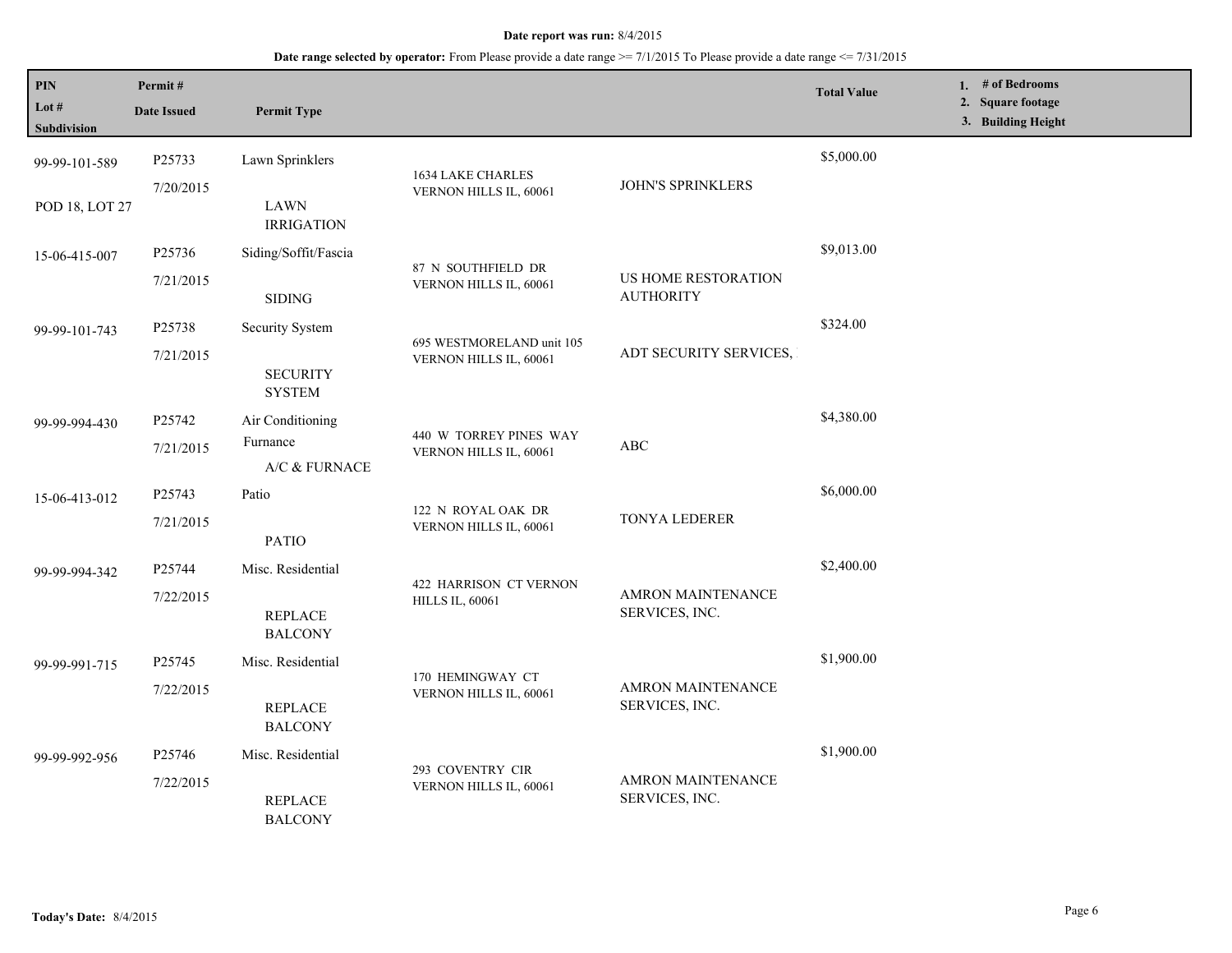| PIN<br>Lot #<br><b>Subdivision</b> | Permit#<br><b>Date Issued</b> | <b>Permit Type</b>               |                                                         |                                                 | <b>Total Value</b> | 1. # of Bedrooms<br>2. Square footage<br>3. Building Height |
|------------------------------------|-------------------------------|----------------------------------|---------------------------------------------------------|-------------------------------------------------|--------------------|-------------------------------------------------------------|
| 99-99-990-956                      | P25747                        | Misc. Residential                | 1210 STREAMWOOD LN                                      |                                                 | \$2,400.00         |                                                             |
|                                    | 7/22/2015                     | <b>REPLACE</b><br><b>BALCONY</b> | VERNON HILLS IL, 60061                                  | <b>AMRON MAINTENANCE</b><br>SERVICES, INC.      |                    |                                                             |
| 99-99-991-742                      | P25748                        | Misc. Residential                |                                                         |                                                 | \$1,900.00         |                                                             |
|                                    | 7/22/2015                     | <b>REPLACE</b><br><b>BALCONY</b> | 172 E BROOK LN VERNON<br><b>HILLS IL, 60061</b>         | AMRON MAINTENANCE<br>SERVICES, INC.             |                    |                                                             |
| 99-99-994-410                      | P <sub>25749</sub>            | Misc. Residential                |                                                         |                                                 | \$2,400.00         |                                                             |
|                                    | 7/22/2015                     | <b>REPLACE</b><br><b>BLACONY</b> | 435 HARRISON CT VERNON<br><b>HILLS IL, 60061</b>        | <b>AMRON MAINTENANCE</b><br>SERVICES, INC.      |                    |                                                             |
| 99-99-994-295                      | P25750                        | Misc. Residential                |                                                         |                                                 | \$2,400.00         |                                                             |
|                                    | 7/22/2015                     | <b>REPLACE</b><br><b>BALCONY</b> | 415 HARRISON CT VERNON<br><b>HILLS IL, 60061</b>        | <b>AMRON MAINTENANCE</b><br>SERVICES, INC.      |                    |                                                             |
| 99-99-994-155                      | P25751                        | Misc. Residential                |                                                         | AMRON MAINTENANCE<br>SERVICES, INC.             | \$2,400.00         |                                                             |
|                                    | 7/22/2015                     | <b>REPLACE</b><br><b>BALCONY</b> | 401 HARRISON CT VERNON<br><b>HILLS IL, 60061</b>        |                                                 |                    |                                                             |
| 99-99-994-170                      | P25752                        | Misc. Residential                |                                                         |                                                 | \$2,400.00         |                                                             |
|                                    | 7/22/2015                     | <b>REPLACE</b><br><b>BALCONY</b> | <b>402 HARRISON CT VERNON</b><br><b>HILLS IL, 60061</b> | AMRON MAINTENANCE<br>SERVICES, INC.             |                    |                                                             |
| 99-99-994-306                      | P25753                        | Misc. Residential                |                                                         |                                                 | \$2,400.00         |                                                             |
|                                    | 7/22/2015                     | <b>BALCONY</b><br>REPLACEMENT    | 416 HARRISON CT VERNON<br><b>HILLS IL, 60061</b>        | <b>AMRON MAINTENANCE</b><br>SERVICES, INC.      |                    |                                                             |
| 99-99-992-439                      | P25754                        | Re-Roofing                       |                                                         |                                                 | \$6,000.00         |                                                             |
|                                    | 7/22/2015                     | <b>REROOF</b>                    | 220 ATLANTIC DR VERNON<br><b>HILLS IL, 60061</b>        | <b>GOLD STANDARD</b><br><b>RESTORATIONS INC</b> |                    |                                                             |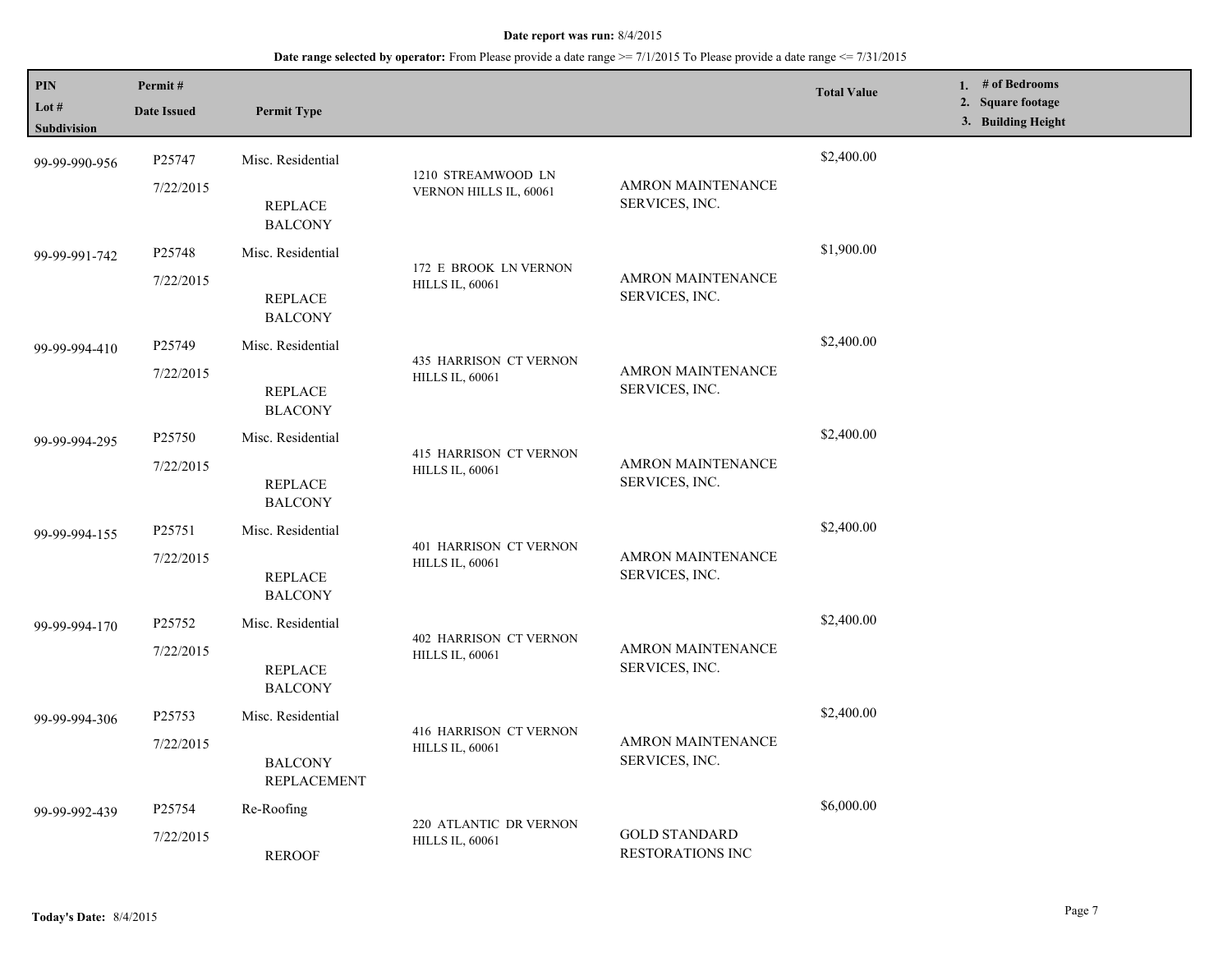| $\mathbf{PIN}$<br>Lot $#$<br><b>Subdivision</b> | Permit#<br><b>Date Issued</b> | <b>Permit Type</b>                                                                               |                                                   |                                     | <b>Total Value</b> | 1. # of Bedrooms<br>2. Square footage<br>3. Building Height |
|-------------------------------------------------|-------------------------------|--------------------------------------------------------------------------------------------------|---------------------------------------------------|-------------------------------------|--------------------|-------------------------------------------------------------|
| 15-05-410-019                                   | P25755<br>7/22/2015           | Fence<br><b>FENCE</b>                                                                            | 213 ANNAPOLIS DR<br>VERNON HILLS IL, 60061        | <b>ACTION FENCE COMPANY</b>         | \$6,800.00         | 3. 6.00                                                     |
| 15-06-412-010                                   | P25756<br>7/22/2015           | Driveway/Slab<br><b>DRIVEWAY</b>                                                                 | 35 N FIORE PKWY VERNON<br><b>HILLS IL, 60061</b>  | <b>DIDI ROSS</b>                    | \$2,300.00         |                                                             |
| 99-99-994-941                                   | P25759<br>7/22/2015           | Re-Roofing<br><b>REROOF</b>                                                                      | 625 S ONTARIO ST VERNON<br><b>HILLS IL, 60061</b> | STA ENTERPRISES (UNLTD)             | \$12,235.00        |                                                             |
| 15-05-427-004                                   | P25760<br>7/23/2015           | Patio<br><b>BRICK PAVER</b><br>PATIO AND<br><b>FIREPIT</b>                                       | 304 APOLLO CT VERNON<br><b>HILLS IL, 60061</b>    | THE PAVER DOCTOR, INC               | \$7,060.00         |                                                             |
| 15-05-411-002                                   | P25761<br>7/23/2015           | Fence<br>${\tt FENCE}$                                                                           | 103 ALEXANDRIA DR<br>VERNON HILLS IL, 60061       | PAUL PAUZA                          | \$4,000.00         | 3. 5.00                                                     |
| 15-09-102-038                                   | P25766<br>7/24/2015           | Re-Roofing<br><b>REROOF</b>                                                                      | 139 MIDWAY LN VERNON<br><b>HILLS IL, 60061</b>    | CARL D BEVERS                       | \$8,800.00         |                                                             |
| 99-99-994-702                                   | P25767<br>7/24/2015           | Re-Roofing<br><b>REROOF</b>                                                                      | 515 S SUPERIOR ST<br>VERNON HILLS IL, 60061       | ADVANCED HOME<br>IMPROVEMENTS, INC. | \$10,000.00        |                                                             |
| 15-08-202-002                                   | P25768<br>7/24/2015           | Driveway/Slab<br>Patio<br>Sidewalk EWAY,<br><b>GARAGE FLOOR,</b><br>PATIO, SIDEWALK<br>AND STOOP | 26 MONTEREY DR VERNON<br><b>HILLS IL, 60061</b>   | RANDALL A MELVIN                    | \$14,000.00        |                                                             |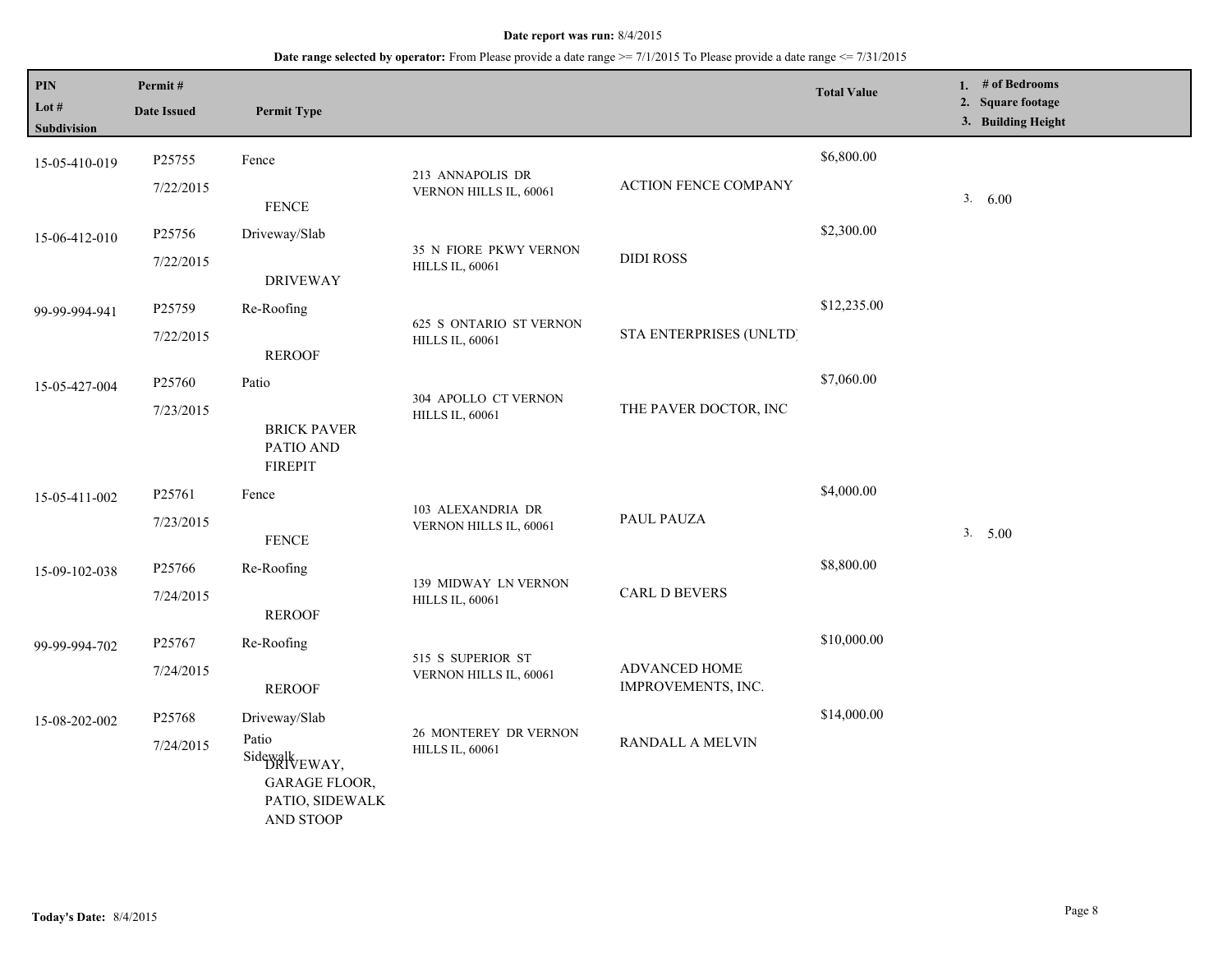| $\mathbf{PIN}$<br>Lot #<br>Subdivision           | Permit#<br><b>Date Issued</b>   | <b>Permit Type</b>                                                                                     |                                                 |                                            | <b>Total Value</b> | 1. # of Bedrooms<br>2. Square footage<br>3. Building Height |
|--------------------------------------------------|---------------------------------|--------------------------------------------------------------------------------------------------------|-------------------------------------------------|--------------------------------------------|--------------------|-------------------------------------------------------------|
| 99-99-999-485<br>BLDG. 13<br><b>SARAH'S GLEN</b> | P25770<br>7/24/2015             | Multi-Family Alteration<br><b>CONVERTING</b><br>PART OF FAMILY<br>ROOM INTO AN<br><b>EXTRA BEDROOM</b> | 1250 S CHRISTINE CT<br>VERNON HILLS IL, 60061   | BLDG. 1, 01<br><b>LYNN BROOKS</b>          | \$1,200.00         |                                                             |
| 99-99-101-643<br>THE OAKS                        | P25771<br>7/24/2015             | Fire Sprinklers<br>FIRE SPRINKLER                                                                      | 96 OAK LEAF LN VERNON<br><b>HILLS IL, 60061</b> | NOVA FIRE PROTECTION                       | \$120,249.00       |                                                             |
| 99-99-991-475                                    | P25772<br>7/24/2015             | Patio<br>REPLACE PATIO &<br><b>PIERS</b>                                                               | 1430 WENTWORTH CT<br>VERNON HILLS IL, 60061     | AMRON MAINTENANCE<br>SERVICES, INC.        | \$1,280.00         |                                                             |
| 99-99-991-626                                    | P25773<br>7/24/2015             | Patio<br>REPLACE PATIO &<br><b>PIERS</b>                                                               | 160 HEMINGWAY CT<br>VERNON HILLS IL, 60061      | AMRON MAINTENANCE<br>SERVICES, INC.        | \$1,280.00         |                                                             |
| 99-99-991-641                                    | P <sub>25774</sub><br>7/24/2015 | Patio<br><b>PATIO</b>                                                                                  | 162 HEMINGWAY CT<br>VERNON HILLS IL, 60061      | AMRON MAINTENANCE<br>SERVICES, INC.        | \$1,280.00         |                                                             |
| 99-99-991-744                                    | P25775<br>7/24/2015             | Patio<br>REPLACE PATIO                                                                                 | 172 HEMINGWAY CT<br>VERNON HILLS IL, 60061      | <b>AMRON MAINTENANCE</b><br>SERVICES, INC. | \$1,280.00         |                                                             |
| 99-99-991-831                                    | P25776<br>7/24/2015             | Patio<br>REPLACE PATIO                                                                                 | 182 HEMINGWAY CT<br>VERNON HILLS IL, 60061      | AMRON MAINTENANCE<br>SERVICES, INC.        | \$1,280.00         |                                                             |
| 99-99-991-424                                    | P25777<br>7/24/2015             | Patio<br><b>REPLACE PATIO</b>                                                                          | 1412 CLAIRMONT CT<br>VERNON HILLS IL, 60061     | AMRON MAINTENANCE<br>SERVICES, INC.        | \$1,280.00         |                                                             |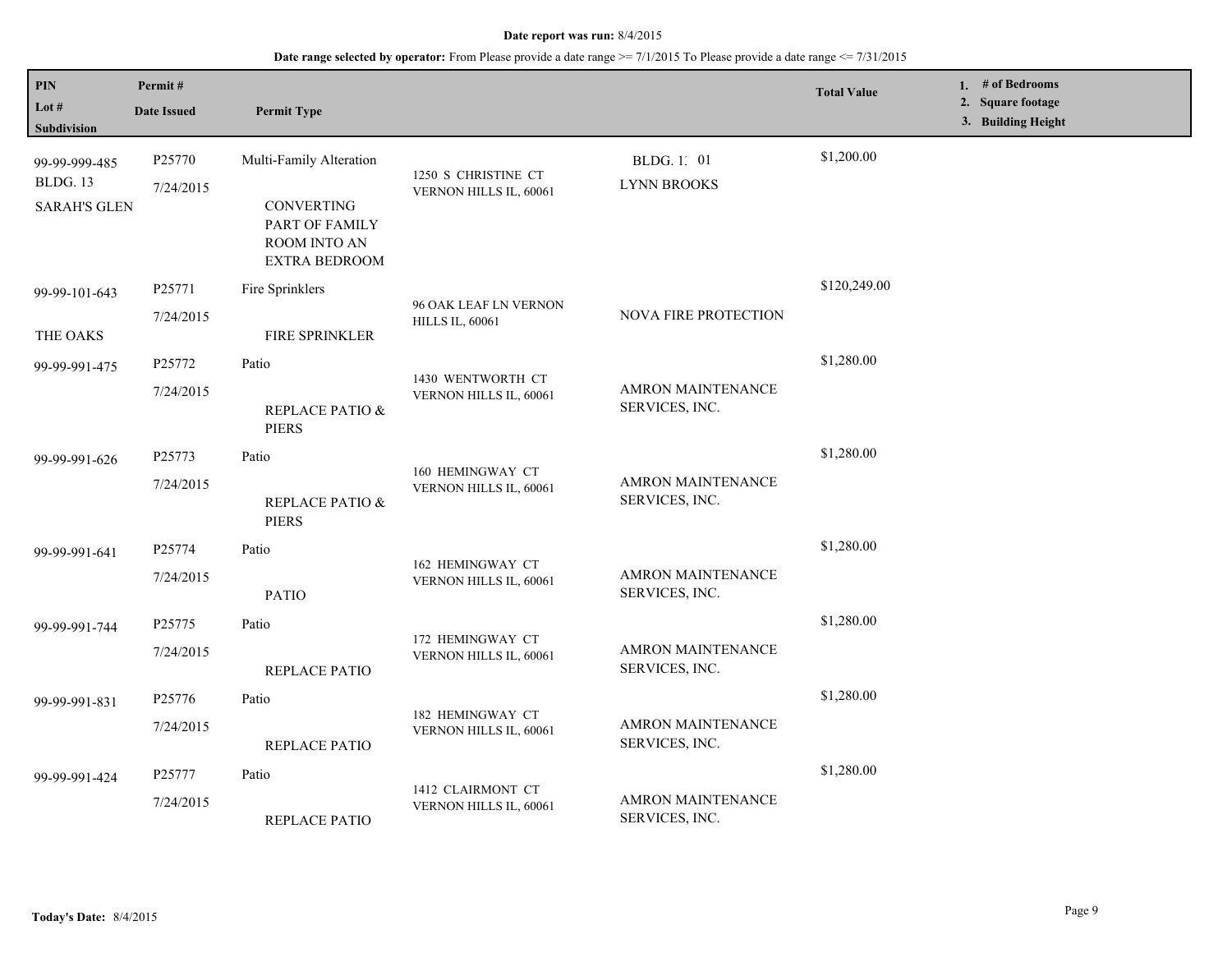| PIN<br>Lot #<br><b>Subdivision</b>                 | Permit#<br><b>Date Issued</b>       | <b>Permit Type</b>            |                                                  |                                            | <b>Total Value</b> | 1. # of Bedrooms<br>2. Square footage<br>3. Building Height |
|----------------------------------------------------|-------------------------------------|-------------------------------|--------------------------------------------------|--------------------------------------------|--------------------|-------------------------------------------------------------|
| 99-99-992-947                                      | P25779                              | Patio                         |                                                  |                                            | \$1,280.00         |                                                             |
|                                                    | 7/24/2015                           | <b>REPLACE PATIO</b>          | 291 COVENTRY CIR<br>VERNON HILLS IL, 60061       | <b>AMRON MAINTENANCE</b><br>SERVICES, INC. |                    |                                                             |
| 99-99-994-499                                      | P25780                              | Re-Roofing                    |                                                  |                                            | \$10,940.00        |                                                             |
|                                                    | 7/27/2015                           | <b>REROOF</b>                 | 464 W SYCAMORE ST<br>VERNON HILLS IL, 60061      | PARAGON ROOFING SVC                        |                    |                                                             |
| 15-06-412-013                                      | P25781                              | Siding/Soffit/Fascia          |                                                  |                                            | \$14,377.00        |                                                             |
|                                                    | 7/27/2015                           | <b>SIDING</b>                 | <b>86 JULIE LN VERNON HILLS</b><br>IL, 60061     | US HOME RESTORATION<br><b>AUTHORITY</b>    |                    |                                                             |
| 99-99-992-711                                      | P <sub>25782</sub>                  | Water Heater                  |                                                  |                                            | \$1,000.00         |                                                             |
|                                                    | 7/27/2015                           | <b>WATER HEATER</b>           | 245 SOUTHWICK CT<br>VERNON HILLS IL, 60061       | <b>B. KIESGEN PLUMBING</b>                 |                    |                                                             |
| 99-99-996-560                                      | P25783                              | Re-Roofing                    |                                                  | LOT 132 A                                  | \$10,413.00        |                                                             |
| LOT <sub>132</sub>                                 | 7/28/2015<br><b>GREGG'S LANDING</b> | <b>REROOF</b>                 | 1888 N TREVINO TER<br>VERNON HILLS IL, 60061     | AMERICAN BUILDING<br>CONTRACTORS INC-UNLIM |                    |                                                             |
| 99-99-996-563                                      | P25784                              | Re-Roofing                    |                                                  |                                            | \$9,660.00         |                                                             |
|                                                    | 7/28/2015                           | <b>REROOF</b>                 | 453 W VALHALLA TER<br>VERNON HILLS IL, 60061     | AMERICAN BUILDING<br>CONTRACTORS INC-UNLIM |                    |                                                             |
| 11-29-201-076                                      | P25785                              | Private Sidewalk              |                                                  | LOT <sub>22</sub>                          | \$9,728.00         |                                                             |
| LOT <sub>22</sub><br><b>GREGG'S LANDING POD 13</b> | 7/28/2015                           | PAVER SIDEWALK                | 2136 N BEAVER CREEK DR<br>VERNON HILLS IL, 60061 | <b>30 BRICK PAVING INC</b>                 |                    |                                                             |
| 15-05-403-005                                      | P25786                              | Furnace                       |                                                  |                                            | \$8,500.00         |                                                             |
|                                                    | 7/28/2015                           | Air<br><b>FURNACE AND A/C</b> | 308 ARDMORE CT VERNON<br><b>HILLS IL, 60061</b>  | <b>RENEE BROWN</b>                         |                    |                                                             |
| 99-99-996-496                                      | P25788                              | Furnace                       |                                                  |                                            | \$6,920.00         |                                                             |
|                                                    | 7/28/2015                           | Air<br><b>FURNACE AND A/C</b> | 333 WESTWOOD CT<br>VERNON HILLS IL, 60061        | <b>ENVY HOME SERVICES</b>                  |                    |                                                             |
| 15-08-202-023                                      | P25789                              | Re-Roofing                    |                                                  |                                            | \$6,610.00         |                                                             |
|                                                    | 7/28/2015                           | <b>REROOF</b>                 | 70 MONTEREY DR VERNON<br><b>HILLS IL, 60061</b>  | TOTAL CONSTRUCTION<br>CONCEPTS (UNLTD)     |                    |                                                             |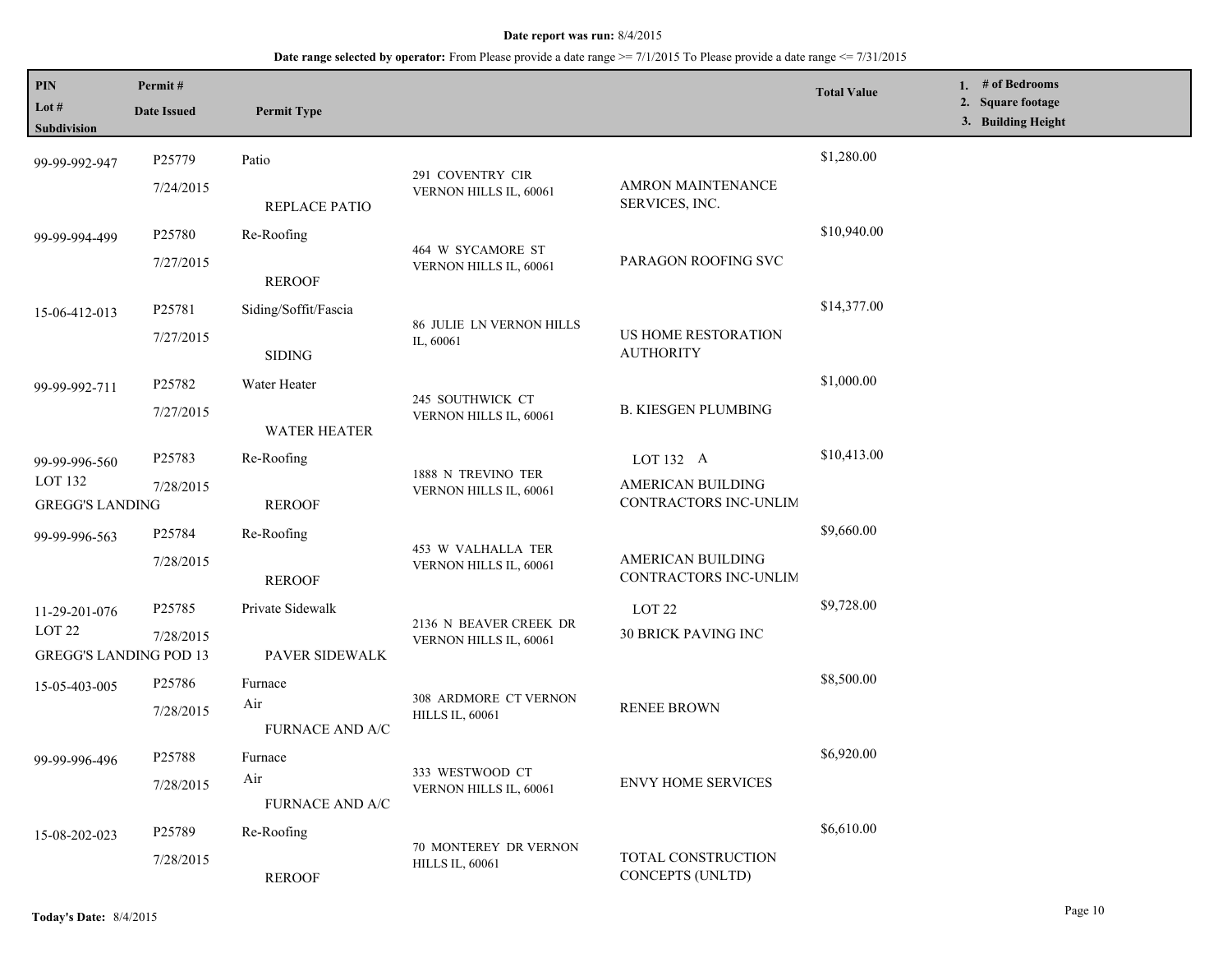## **Date range selected by operator:** From Please provide a date range >= 7/1/2015 To Please provide a date range <= 7/31/2015

| PIN<br>Lot $#$<br><b>Subdivision</b>    | Permit#<br><b>Date Issued</b> | <b>Permit Type</b>                                                              |                                                  |                                                        | <b>Total Value</b> | 1. # of Bedrooms<br>2. Square footage<br>3. Building Height |
|-----------------------------------------|-------------------------------|---------------------------------------------------------------------------------|--------------------------------------------------|--------------------------------------------------------|--------------------|-------------------------------------------------------------|
| 15-06-413-007                           | P25790<br>7/28/2015           | Siding/Soffit/Fascia<br><b>SIDING</b>                                           | 139 NAPIER CT VERNON<br><b>HILLS IL, 60061</b>   | <b>RCC PLUS</b>                                        | \$13,035.00        |                                                             |
| 99-00-000-135                           | P25791<br>7/28/2015           | Re-Roofing<br>RE-ROOF 610-612<br>WESTMORELAND                                   | 610 WESTMORELAND DR<br>VERNON HILLS IL, 60061    | C. LOMBARDO ROOFING &<br><b>GENERAL CARPENTRY (LT)</b> | \$5,300.00         |                                                             |
| 99-00-000-050                           | P25792<br>7/28/2015           | Air Conditioning<br>A/C ONLY                                                    | 312 GREENBRIER LN<br>VERNON HILLS IL, 60061      | <b>TERRY WISLAND</b>                                   | \$2,290.00         |                                                             |
| 99-99-996-694                           | P25793<br>7/29/2015           | Air Conditioning<br>A/C                                                         | 386 E MARSEILLES ST<br>VERNON HILLS IL, 60061    | FOUR SEASONS INC                                       | \$4,875.00         |                                                             |
| 99-99-993-672                           | P25794<br>7/29/2015           | Furnace<br>Air<br>FURNACE AND A/C                                               | 334 FARMINGDALE CIR<br>VERNON HILLS IL, 60061    | FOUR SEASONS INC                                       | \$4,000.00         |                                                             |
| 15-06-414-013                           | P25796<br>7/29/2015           | Siding/Soffit/Fascia<br>siding                                                  | 59 N ROYAL OAK DR<br>VERNON HILLS IL, 60061      | HOME PRO RESTORATION I                                 | \$9,000.00         |                                                             |
| 15-05-405-002                           | P25798<br>7/30/2015           | Furnace<br><b>FURNACE</b>                                                       | 238 ALEXANDRIA DR<br>VERNON HILLS IL, 60061      | ALLIED AIR CONDITIONING<br><b>HEATING</b>              | \$2,200.00         |                                                             |
| 99-99-999-483<br><b>GREGG'S LANDING</b> | P25799<br>7/30/2015           | Air Conditioning<br>$\ensuremath{\text{A}}\xspace/\ensuremath{\text{C}}\xspace$ | 1655 N STANWICH RD<br>VERNON HILLS IL, 60061     | 3<br>1<br>ABC PLUMBING, HEATING<br>COOLING             | \$4,500.00         |                                                             |
| 15-04-303-044                           | P25800<br>7/30/2015           | Air Conditioning<br>Fireplace<br>A/C & HEATING                                  | 207 CRABTREE LN VERNON<br><b>HILLS IL, 60061</b> | BESCO AIR, INC                                         | \$6,000.00         |                                                             |

L